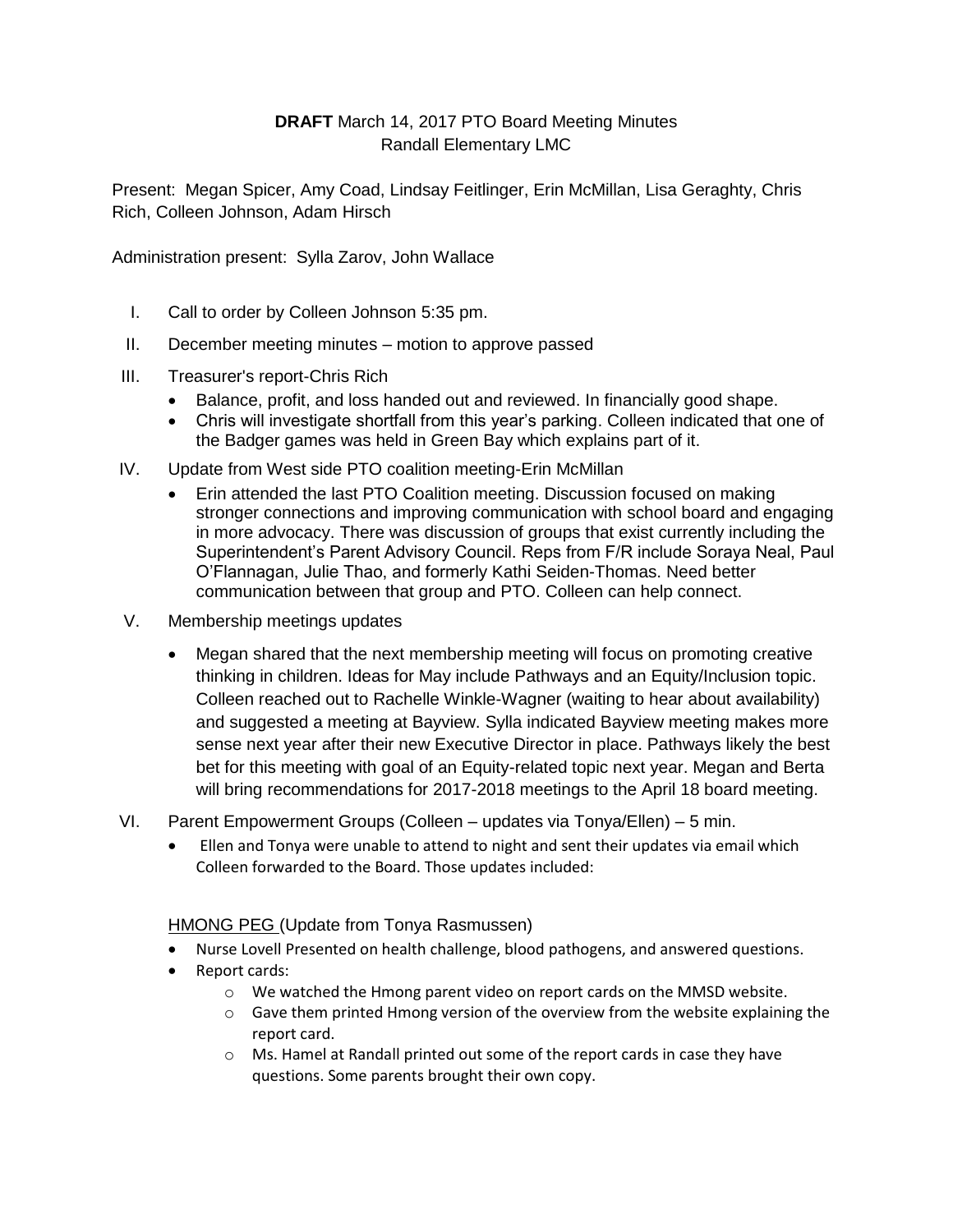- $\circ$  Mostly I think we just explained the big concept of how we are grading towards end of year standards. Questions about that.
- o Tried to explain the difference between grade level growth and yearly growth. Some students made tons of growth but are still not at Grade Level. Parents had concerns about this, but we explained.
- Eggrolls at Carnival: Planned for Egg Rolls to make for the F-R Carnival which sold out. Parents took it all on. For the first time since we've been making these (13 years?) no teacher had to shop for ingredients. Parents did all the prep. Teachers and parents made eggrolls at 7am the morning of the Carnival in the Randall Gym/After school kitchen (which was a mess).
- Climate Survey (district):
	- $\circ$  We remind them to do it and to use the Bayview computers if need be on their own time.
	- $\circ$  Parents either did not get the email or text invite or didn't know what to do with it, etc.
	- $\circ$  They requested the email go to their eldest child because they help with translation.
	- $\circ$  We emailed downtown about this. We think the best solution is to have a paper version and we could enter it. Because the survey was email dependent, we couldn't do that.

## LATINO PEG (update from Ellen Boyle)

Our Latino Parent Group has been in flux as of late, due to Yvonne's absence from an injury. Despite her absence many families attended our past meeting. I began the meeting by sharing the PTO's thanks for their participation with the Winter Carnival. They were so happy to have raised so much money (over \$600 we were told!) for the PTO as you all do so much for them during the year. They all agreed that this is a great way to help, that feels comfortable and doable to them. With Yvonne's injury they were hesitant to sell without her help at the Carnival, but I was able to fill Yvonne's spot and that was ok with them!

The theme for our meeting was "healthy habits and nutrition." Franklin/Randall nurse Lovell came to explain the 5-2-1-0 challenge and encouraged all families to participate. She handed out forms in Spanish and answered any questions that they had. The second speaker was late, so nurse Lovell took some time to answer other questions about health, community resources etc.

We then had a presentation by a woman from UW Extension who discussed nutrition, portion control, proper/healthy meal planning etc. By the end of her discussion she had the families "competing" to create the healthiest meals with play food. It was great to see/hear their participation and see their interest in providing healthy options for their families.

Our next meeting is scheduled for Thursday March 23rd.

VII. Adopt-a-School update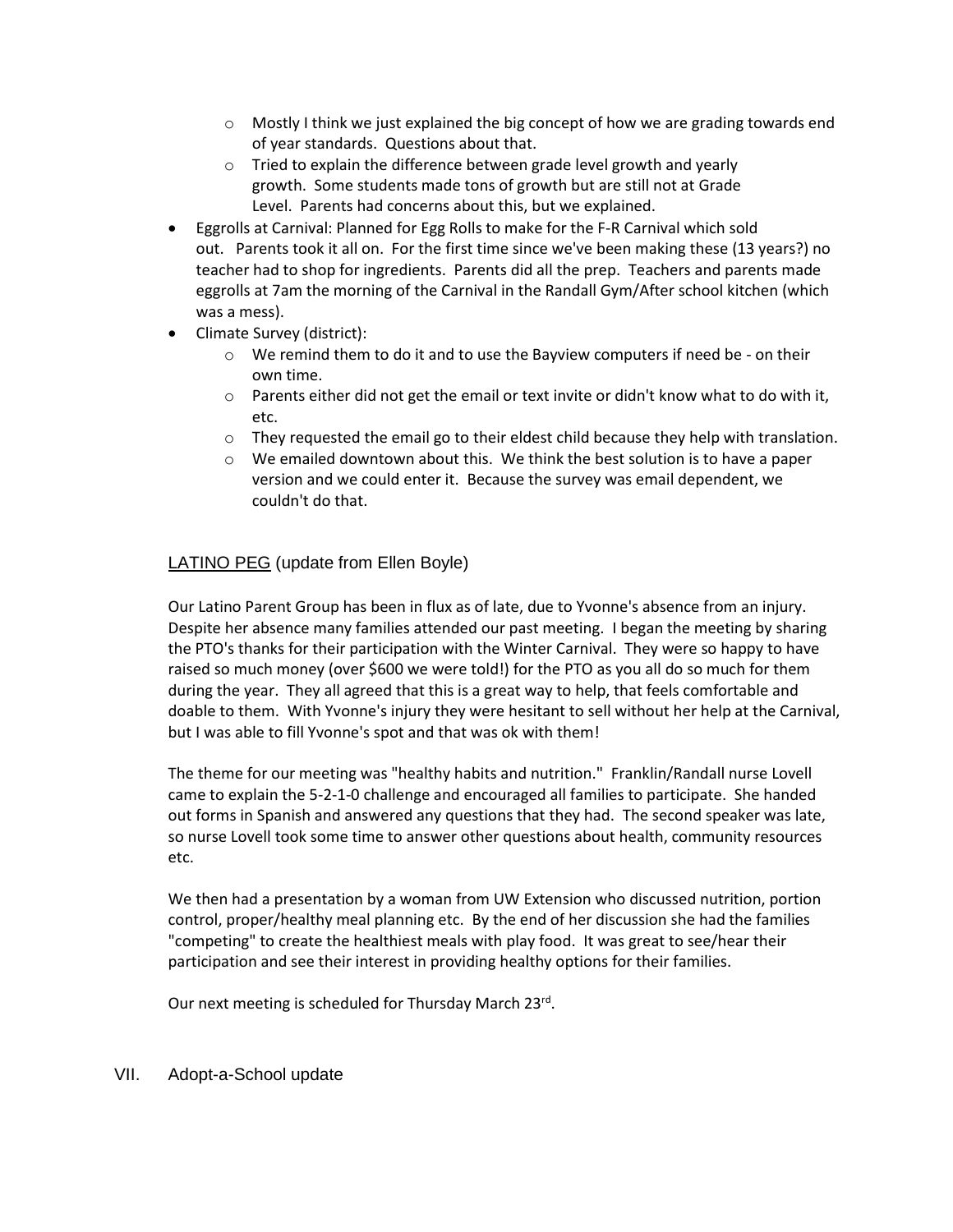- Amy helped to arrange a meeting with UW Athletics which has potential interest further conversation needed. Megan updated that she and John met with the Edgewood School of Education and are waiting to hear about potential partnership.
- VIII. Capital Budget update (Colleen) 8 min.

## PTO Capital Fund Budget - through end of FY19

WORKING DRAFT 3/14/2017

| <b>Budget item</b>                                | <b>Price</b> |        | <b>Quantity</b> | Unit    | <b>Total</b> |        |
|---------------------------------------------------|--------------|--------|-----------------|---------|--------------|--------|
| Fans                                              | \$           | 43     | 42              | lfans   | \$           | 1,787  |
| Math material storage                             | \$           | 2,600  | $\mathcal{P}$   | schools | \$           | 5,200  |
| Makerspace at Franklin                            | \$           | 5,000  |                 | school  | \$           | 5,000  |
| Personalized learning at Randall                  | \$           | 5,000  |                 | school  | \$           | 5,000  |
| Donation to SAIL for Randall mural                | \$           | 2,000  |                 | mural   | \$           | 2,000  |
| Hold in reserve for future capital projects (e.g. |              |        |                 |         |              |        |
| Franklin Play yard, others)                       | \$           | 11,000 |                 |         | Ś            | 11,000 |
|                                                   |              |        |                 | ΤΟΤΑΙ   |              | 29,987 |

Colleen reviewed the draft Capital Budget (above) which includes:

- Fans: Fans for each F/R classroom. Greatly needed!
- Math storage: F/R schools are adopting a new Bridges Math curriculum. The biggest issue is storage for the pieces and parts, assuming it will cost ~\$2600 for each school for plastic bins for all classrooms. The curriculum will roll out at Franklin in '17/'18 and Randall in '18/'19.
- Franklin Makerspace: MPL is part of the Bubbler consortium to develop "maker" spaces" across the US. Franklin is turning the current main office into a 'maker' classroom which will be used to support REACH and Arts Integration in '17/'18. Part of the transformation is funded by the construction budget. This budget item would be seed funding that could be used to leverage other sources.
- Randall Personalized Learning: F/R have applied for a foundation grant to help fund this new approach to learning (giving children more control over their learning). If they receive the grant, additional funds will be needed for materials and furniture.
- SAIL Donation: Kati Walsh requested \$2,000 to donate to the SAIL alternative high school program at West that designed the mural. She had hoped we could fundraise for this at a mural grand opening, but donations at the mural painting day itself were so minimal (\$37) that it seems simpler to pay for this with existing funds than to ask families to give again for this specific need. Kati submitted a grant request to Regent Neighborhood Association to cover a portion of this. Colleen will find out the status of that.
- TBD Capital funds: We'll need to pay for the playground update at Franklin, but next steps are still being determined, so this line item would be on reserve to get that project started (significant addtitional fundraising will also need to be done in order to begin project).
- Locks at Franklin: Franklin would like to explore adding locks to the classrooms for Code Red- type emergencies. Sylla to follow-up on the costs. Sylla plans to